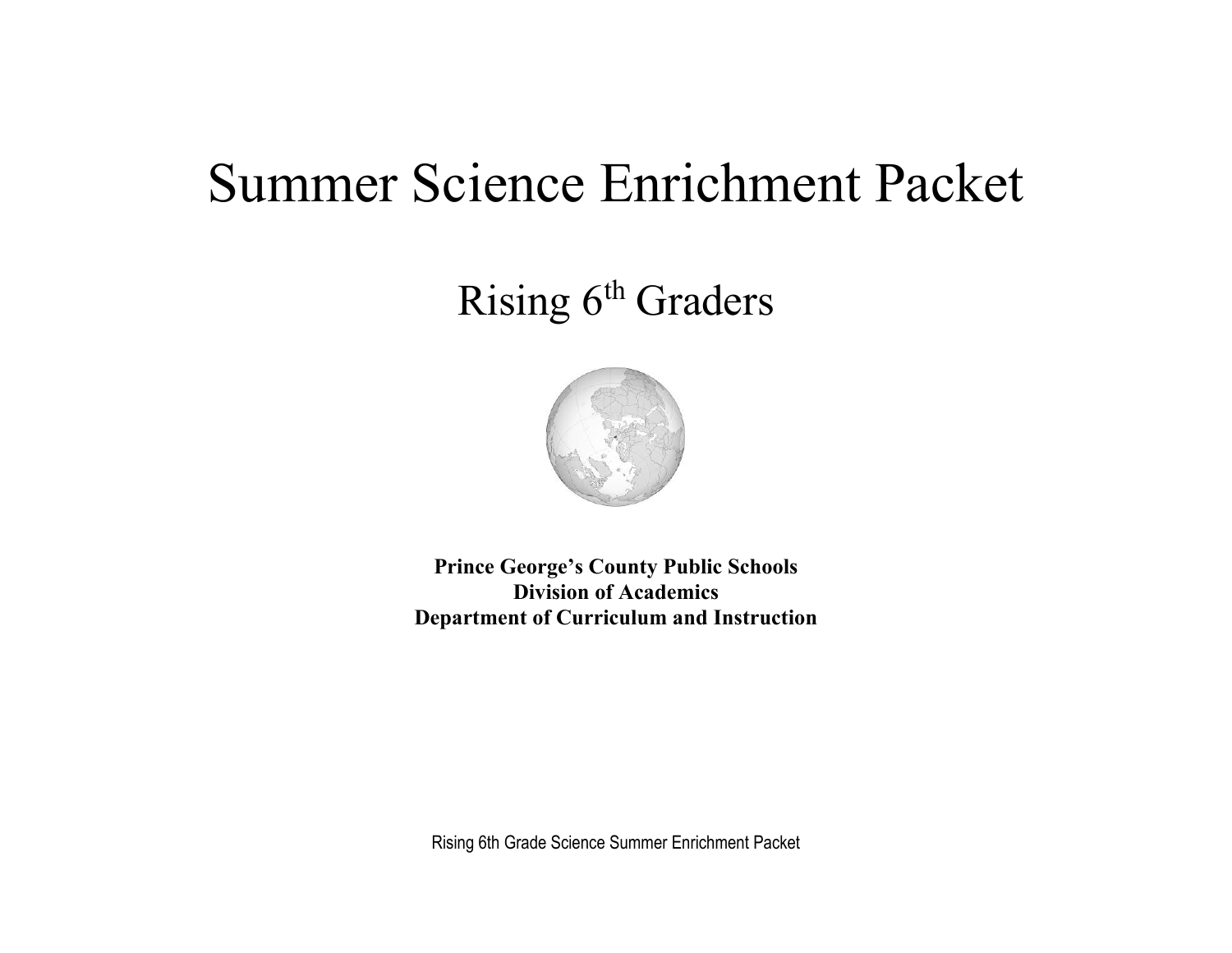#### **BOARD OF EDUCATION OF PRINCE GEORGE'S COUNTY, MARYLAND**

**Alvin Thornton**, Ph.D., *Chair* **Edward Burroughs III,** *Vice-Chair, District 8* **David Murray**, *District 1* **Joshua M. Thomas**, *District 2* **Pamela Boozer-Strother**, *District 3* **Bryan Swann**, *District 4* **Raaheela Ahmed,** *District 5* **Belinda Queen,** *District 6* **K. Alexander Wallace**, *District 7* **Sonya Williams**, *District 9* **Curtis Valentine, M.P.P.**, *Board Member* **Paul Monteiro***, Board Member* **Sandra D. Shephard***, Board Member* **Joshua Omolola**, *Student Board Member*

**Monica E. Goldson, Ed.D.**, *Secretary/Treasurer and Chief Executive Officer*

**Kara Libby, Ed.D.** *Chief Academic Officer*

**Judith J. White, Ed.D.** *Director, Curriculum and Instruction*

**Godfrey Rangasammy, Ed.D.** *Instructional Supervisor, Science K-12*

Rising 6th Grade Science Summer Enrichment Packet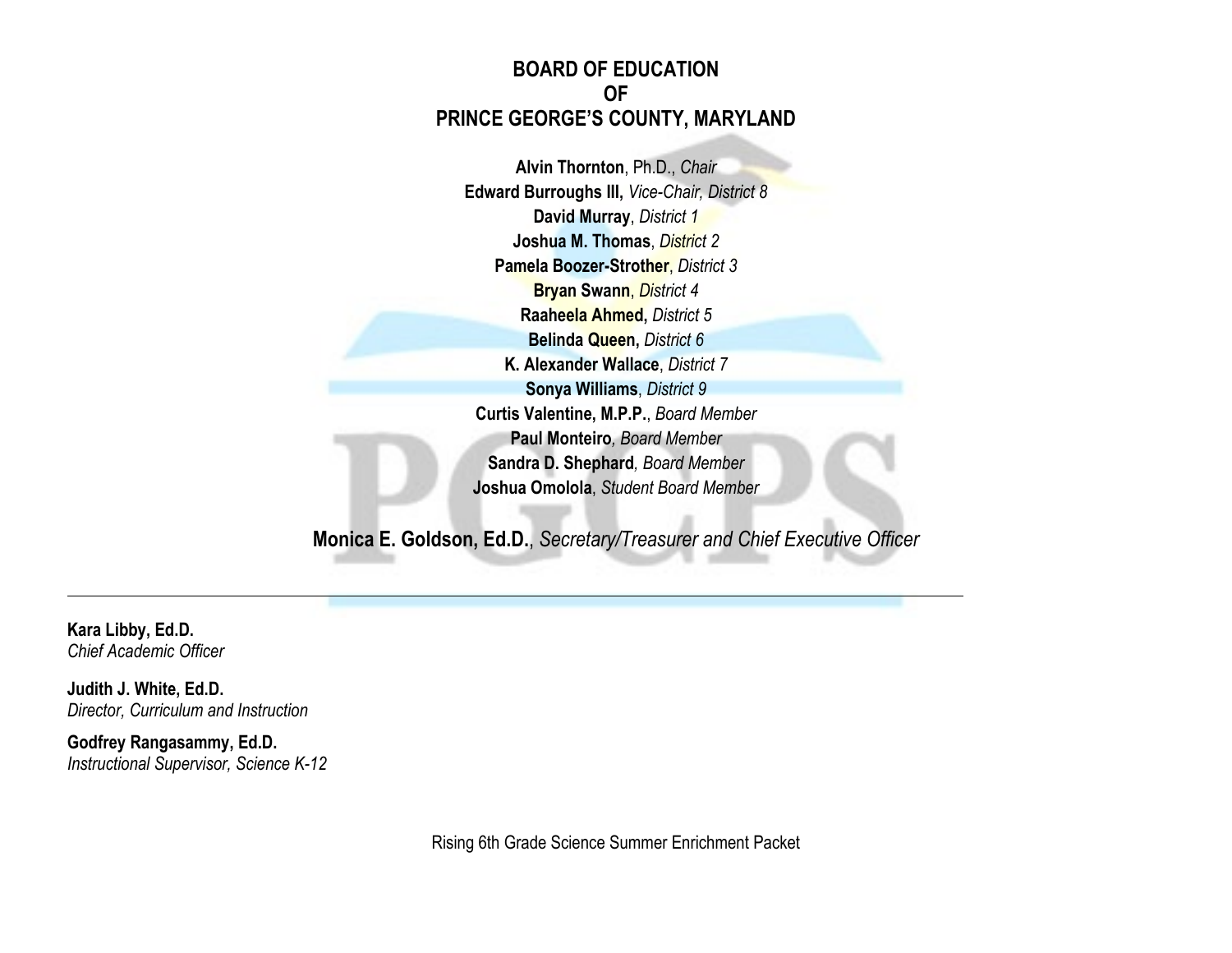#### **Note to The Students and Parents/Guardians**

This calendar consists of daily activities to extend the learning beyond the school year. Be sure to keep track of your experiences in a science journal. (Suggested Journal: Wide-Ruled or College-Ruled Composition Book)

#### **Some practices that Rising 6th Grade students should understand include:**

- 1. Asking questions (for science) and defining problems (for engineering)
- 2. Developing and using models
- 3. Planning and carrying out investigations
- 4. Analyzing and interpreting data
- 5. Using mathematics and computational thinking
- 6. Constructing explanations (for science) and designing solutions (for engineering)
- 7. Engaging in argument from evidence
- 8. Obtaining, evaluating, and communicating information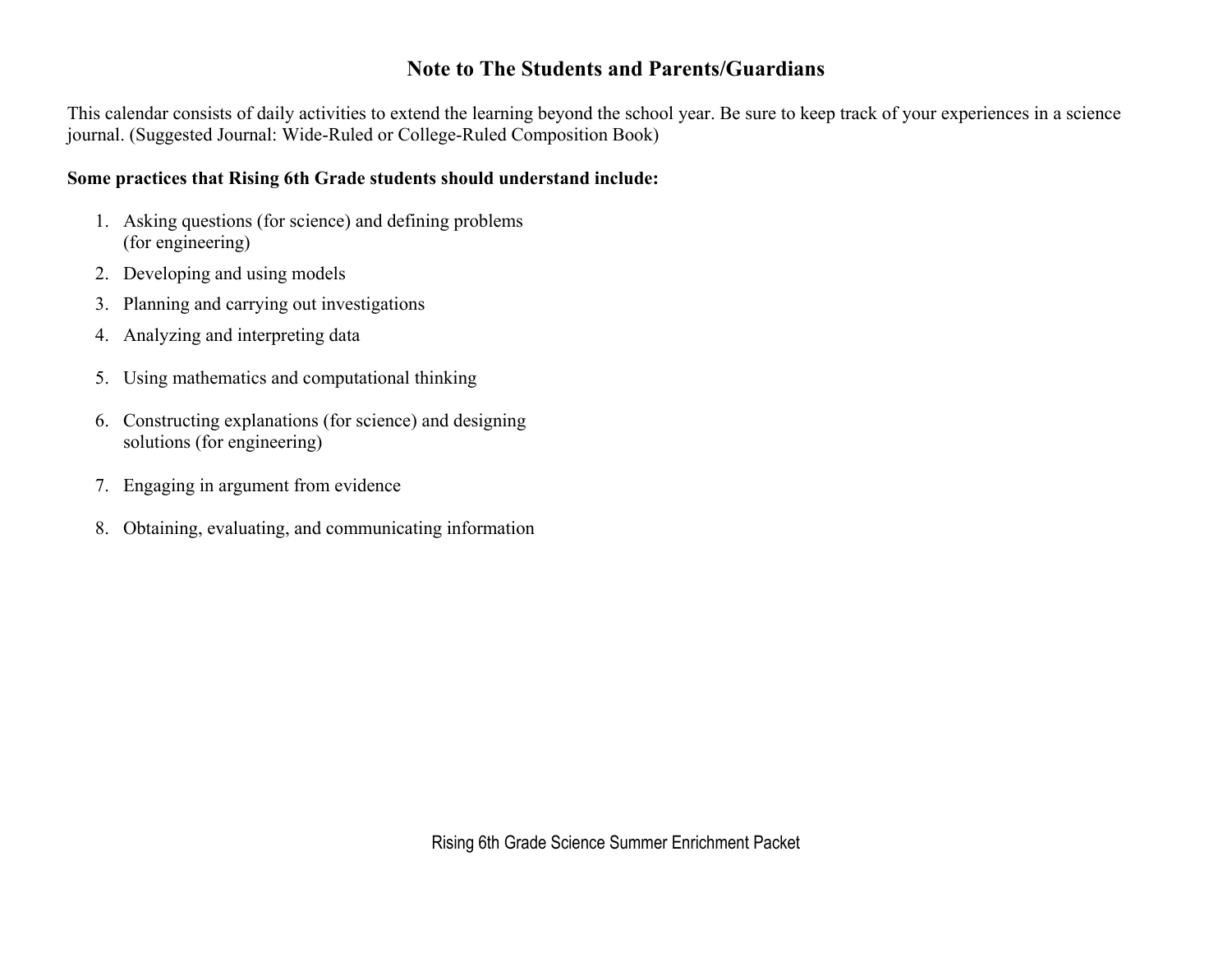### **Activities** (Weeks: 1-4, Monday - Friday) **This month you will focus on energy in an ecosystem.**

| Days 1 and 2<br>Review/Research Question:<br>What is an ecosystem?<br>Draw a picture of an<br>ecosystem. Be sure to<br>include: Producers,<br>consumers, decomposers,<br>and a water source.                                                                                                                                                                                                                                                           | Day 3<br>food.                                                         | Think about what you learned<br>in $5th$ grade about how plants<br>get their food. In your journal,<br>describe how this is different<br>from how animals get their                                                                                                                                                                                                                                                                                                                    | Day 4<br>Draw a model (a food chain) to show how animals<br>get their energy from the sun. In the diagram, use<br>arrows to show the flow of energy. For example, use<br>an arrow to point from grass to a rabbit to show the<br>direction that energy flows. |                                                                                                                                                                                                                                                                                                                                                                                                                                                    |                                                      |                                                  | Day 5<br>Write a scientific explanation<br>describing how life on Earth<br>would change if the sun were<br>suddenly blocked out for 20<br>years. Remember that scientific<br>explanations should be written in<br>paragraph form.                                                                                                                                                                                                                                                                            |  |
|--------------------------------------------------------------------------------------------------------------------------------------------------------------------------------------------------------------------------------------------------------------------------------------------------------------------------------------------------------------------------------------------------------------------------------------------------------|------------------------------------------------------------------------|----------------------------------------------------------------------------------------------------------------------------------------------------------------------------------------------------------------------------------------------------------------------------------------------------------------------------------------------------------------------------------------------------------------------------------------------------------------------------------------|---------------------------------------------------------------------------------------------------------------------------------------------------------------------------------------------------------------------------------------------------------------|----------------------------------------------------------------------------------------------------------------------------------------------------------------------------------------------------------------------------------------------------------------------------------------------------------------------------------------------------------------------------------------------------------------------------------------------------|------------------------------------------------------|--------------------------------------------------|--------------------------------------------------------------------------------------------------------------------------------------------------------------------------------------------------------------------------------------------------------------------------------------------------------------------------------------------------------------------------------------------------------------------------------------------------------------------------------------------------------------|--|
| Day 6<br>Think about the role of<br>"decomposers." Explain how<br>they are very important in an<br>ecosystem. Describe what<br>would happen if<br>decomposers were missing<br>from an ecosystem.                                                                                                                                                                                                                                                       | Day 7<br>below.<br><b>Nonliving Parts</b><br>of an<br>Ecosystem<br>Air | Think about the nonliving parts<br>of an ecosystem. Make a chart<br>listing the parts in one column<br>and the role the part has in the<br>second column. See the sample<br>Role of the Part<br>provides the carbon<br>dioxide (for plants) and<br>oxygen (for animals                                                                                                                                                                                                                 | Days 8 and 9<br>Living Parts of a<br>Forest Ecosystem<br>Oak tree                                                                                                                                                                                             | Make a three-column chart on some of the living<br>parts of a forest ecosystem. List the living parts in<br>column one, the role the living part in column two,<br>and whether it is a producer, consumer, or<br>decomposer in column three. Be sure to include at<br>least one example from each of the three categories<br>of organisms. See the sample below.<br>Role of the Living Part<br>Provides shelter for<br>animals, food for squirrels | Producer,<br>Consumer, or<br>Decomposer?<br>producer |                                                  | <b>Day 10</b><br>Think about what you have<br>discovered about ecosystems. In<br>your journal, write your<br>responses to the following:<br>• Explain how a food web and<br>a food chain are different.<br>• Explain how producers,<br>consumers and decomposed<br>depend on each other in an<br>ecosystem.                                                                                                                                                                                                  |  |
| Day 11<br>Use the information below to create a data<br>table showing the number of animals<br>observed by a scientist in a particular<br>ecosystem in a one-hour period. Be sure to<br>give the table a title. In the table, create<br>columns for Day 1, Day 2, Day 3, and a<br>column for the average. Data for Days 2<br>and 3 and the average will be added later.<br>Day 1: 5 squirrels, 10 birds, 1 frog, 2<br>turtles, 1 rabbit, and 6 spiders |                                                                        | Days 12 and 13<br>On the second day, the scientist<br>observed the following number of<br>animals in the same ecosystem: four<br>squirrels, six birds, two frogs, zero<br>turtles, two rabbits, and two spiders.<br>On the third day, the scientist observed<br>three squirrels, seven birds, three frogs,<br>one turtle, three rabbits, and three<br>spiders.<br>Calculate the average number of each<br>animal for all three days and insert the<br>information into the data table. |                                                                                                                                                                                                                                                               | Day 14<br>Create a bar graph to display<br>the average number of each<br>animal from the data table.<br>Be sure to label the $-x$ and $-y$<br>axis and add a title to the<br>graph.                                                                                                                                                                                                                                                                |                                                      | <b>Day 15</b><br>a)<br>b)<br>$\mathbf{c})$<br>d) | In your journal, answer the question below and<br>provide an explanation for your reasoning on<br>selecting that answer choice.<br>In an ecosystem, birds depend on insects to<br>survive. If someone spreads pesticide to control<br>the insect population, which of the following is<br>most likely to happen?<br>The bird population will increase.<br>The bird population will decrease.<br>The bird population will decrease, then<br>increase.<br>The bird population will increase, then<br>decrease. |  |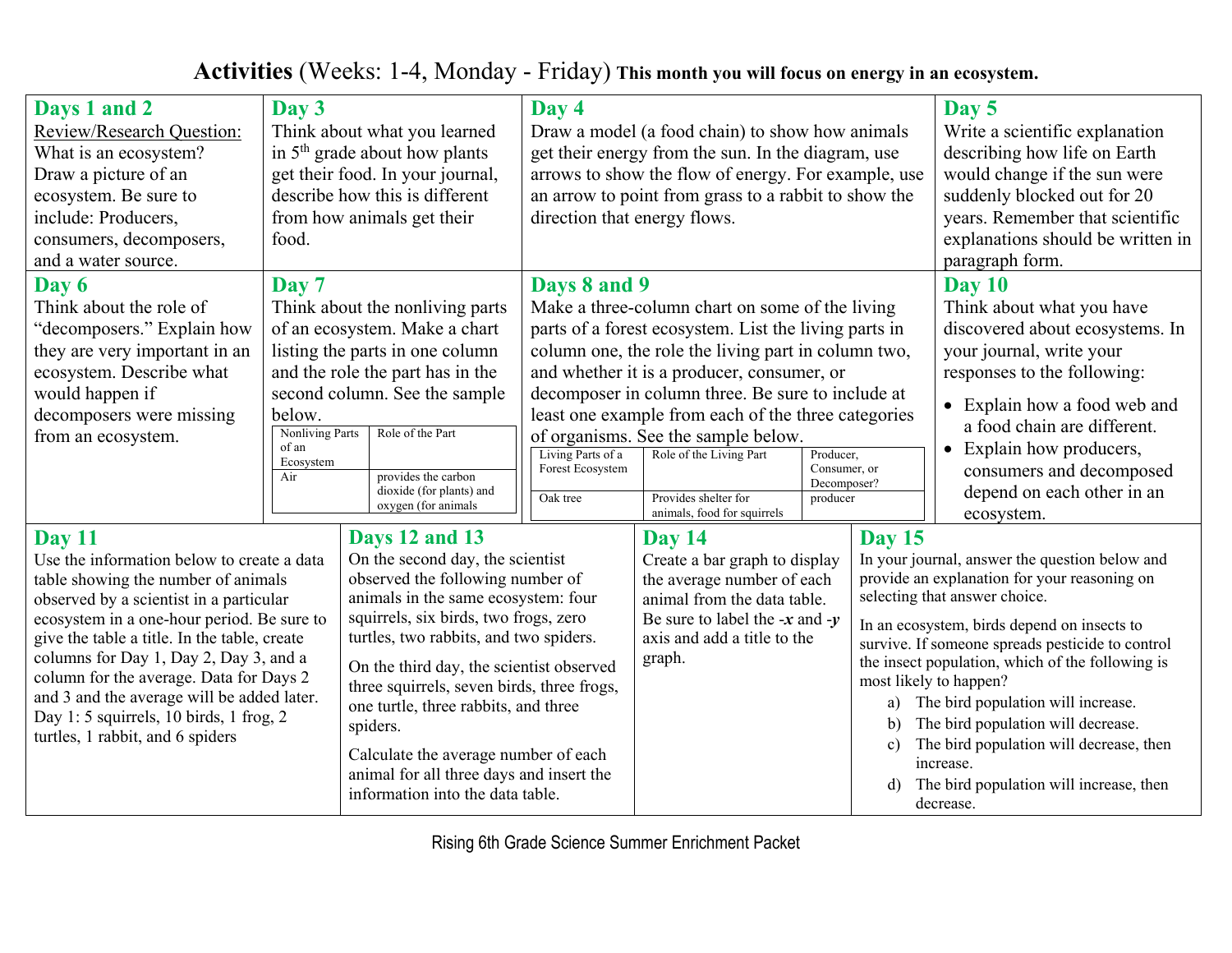| Days 16 and 17                                                                                                                                                     | <b>Day 18</b>                                                                                                                                                         | Days 19 and 20                                                      |
|--------------------------------------------------------------------------------------------------------------------------------------------------------------------|-----------------------------------------------------------------------------------------------------------------------------------------------------------------------|---------------------------------------------------------------------|
| Read the Coral Ecosystems reading passage and answer                                                                                                               | Think about images you have seen of a beach or                                                                                                                        | Imagine that you have been hired as an exhibit designer             |
| the following questions:                                                                                                                                           | experiences that you have had on your own                                                                                                                             | a new museum. You have been asked to design a forest                |
| 1. How do the ocean's fish populations depend on the<br>coral reef?<br>2. What nickname is given to the coral reefs?<br>3. How do people benefit from coral reefs? | visits to a beach or lake. Have you seen any<br>things that did not belong? Describe what you<br>have seen and what humans can do to improve<br>our water ecosystems. | ecosystem exhibit. Draw and label a plan/design for the<br>exhibit. |